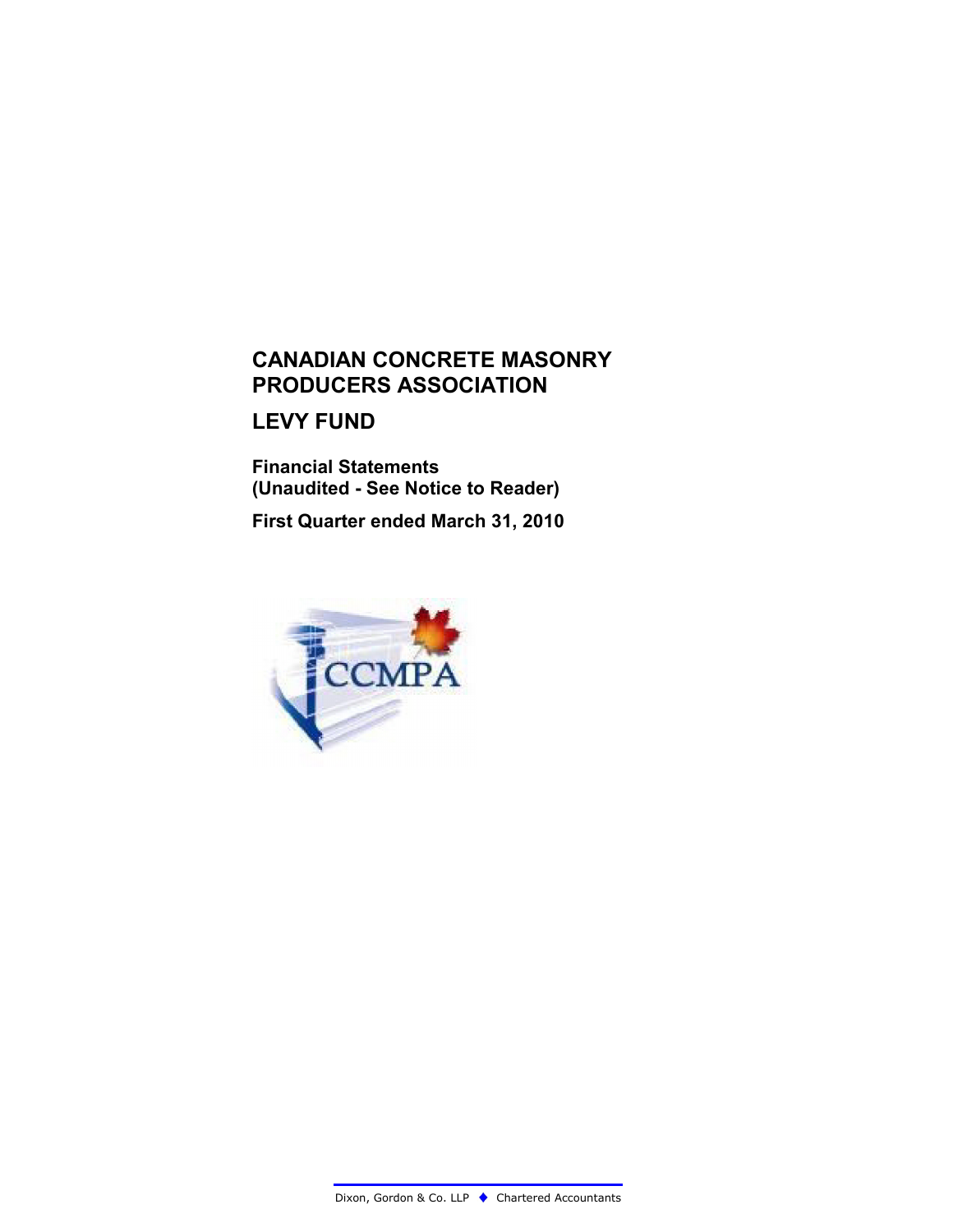| <b>Financial Statements</b> |  |
|-----------------------------|--|
|                             |  |
|                             |  |
|                             |  |
|                             |  |
|                             |  |
|                             |  |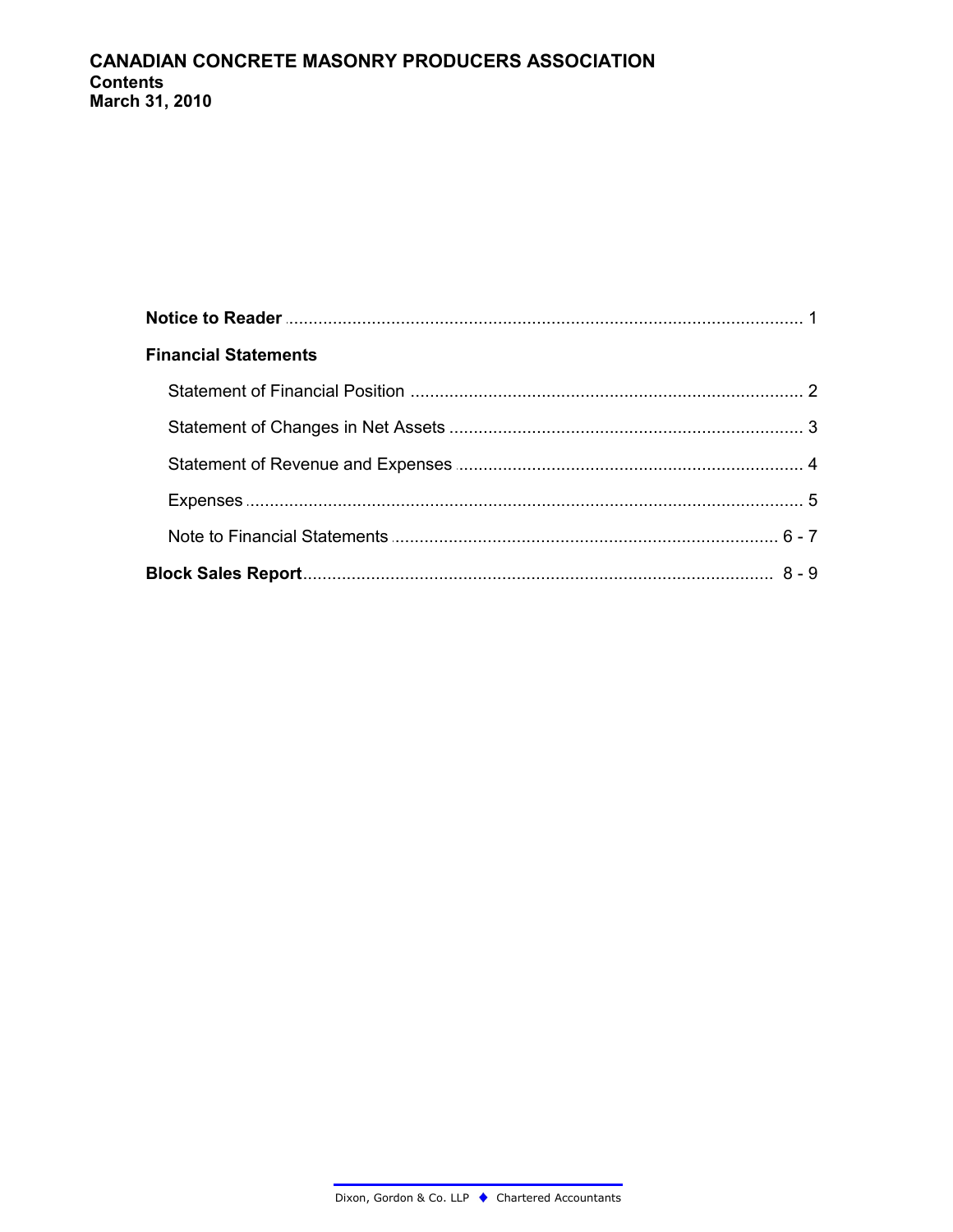

May 28, 2010

# **NOTICE TO READER**

On the basis of information provided by management, we have compiled the statement of financial position of the Levy Fund of Canadian Concrete Masonry Producers Association as at March 31, 2010 and the statements of revenue and expenses and changes in net assets for the three months then ended.

We have not performed an audit or a review engagement in respect of these financial statements and accordingly, we express no assurance thereon.

Readers are cautioned that these statements may not be appropriate for their purposes.

Respectfully submitted,

Dizon, Gordon + Co, LLP

CHARTERED ACCOUNTANTS Licensed Public Accountants Toronto, Canada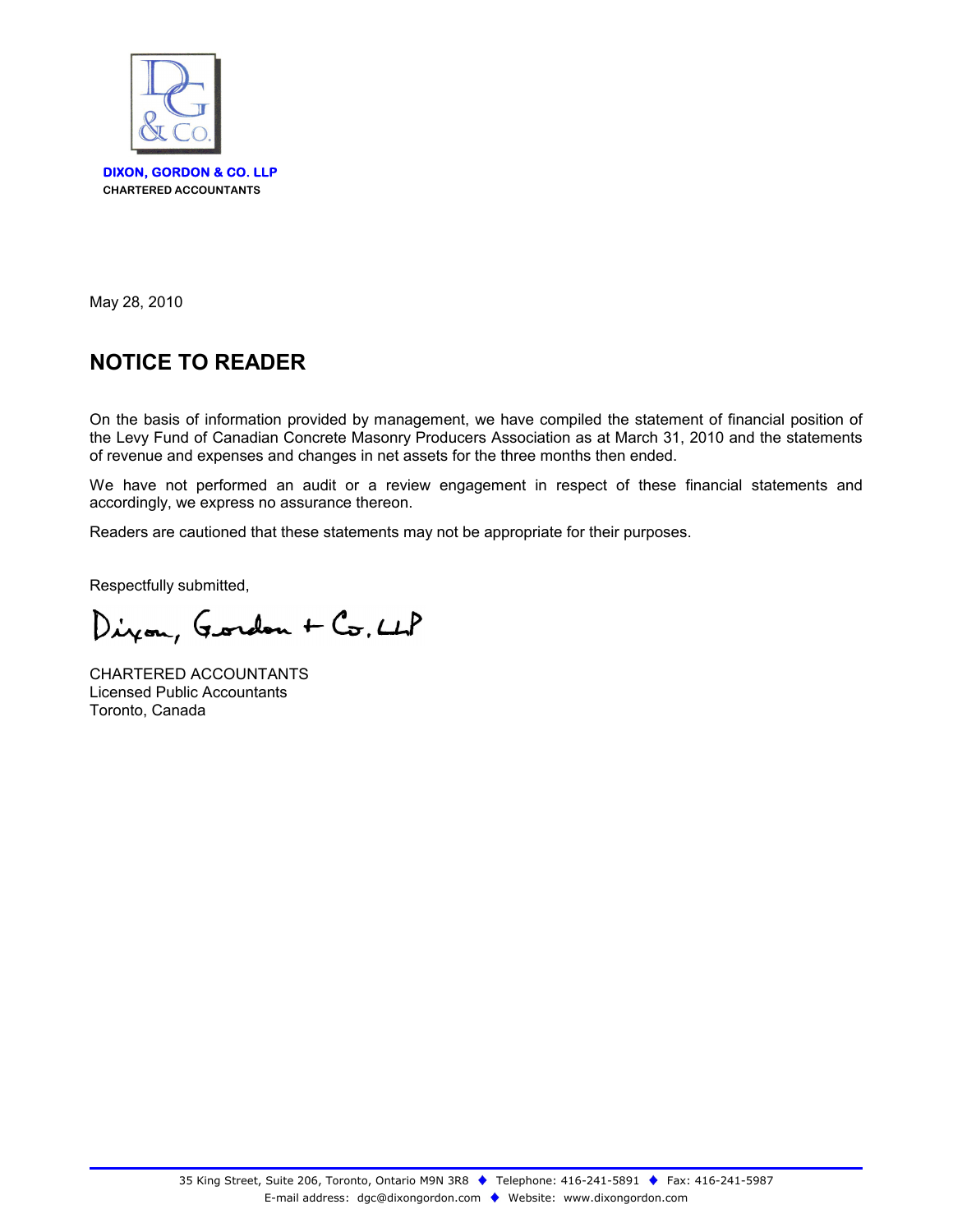#### **CANADIAN CONCRETE MASONRY PRODUCERS ASSOCIATION LEVY FUND Statement of Financial Position (Unaudited - See Notice to Reader) March 31, 2010**

|                                                                                                    | <b>March 31</b><br>2010             | <b>December</b><br>31<br>2009              | March 31<br>2009                      |
|----------------------------------------------------------------------------------------------------|-------------------------------------|--------------------------------------------|---------------------------------------|
| <b>Assets</b>                                                                                      |                                     |                                            |                                       |
| Cash (a)<br>Investment - Guaranteed investment certificate<br>Accrued levy fees<br>Prepaid expense | \$1,067,970<br>1,030,982<br>367,407 | \$1,015,003<br>1,029,333<br>457,213<br>691 | \$<br>501,975<br>1,010,412<br>303,709 |
|                                                                                                    | \$2,466,359                         | \$2,502,240                                | \$1,816,096                           |
| <b>Liabilities</b>                                                                                 |                                     |                                            |                                       |
| Accounts payable<br><b>Accrued liabilities</b><br>Goods and services tax payable                   | \$<br>73,463<br>33,672<br>11,023    | \$<br>63,198<br>44,201<br>17,408           | \$<br>3,780<br>15,012<br>11,911       |
|                                                                                                    | 118,158                             | 124,807                                    | 30,703                                |
| <b>Commitments (page 6)</b>                                                                        |                                     |                                            |                                       |
| <b>Net assets</b>                                                                                  |                                     |                                            |                                       |
| Net assets internally restricted (page 3)                                                          | 2,348,201                           | 2,377,433                                  | 1,785,393                             |
|                                                                                                    | \$2,466,359                         | \$2,502,240                                | \$1,816,096                           |

(a) Cash balance in bank account as at March 31, 2010 was \$948,710.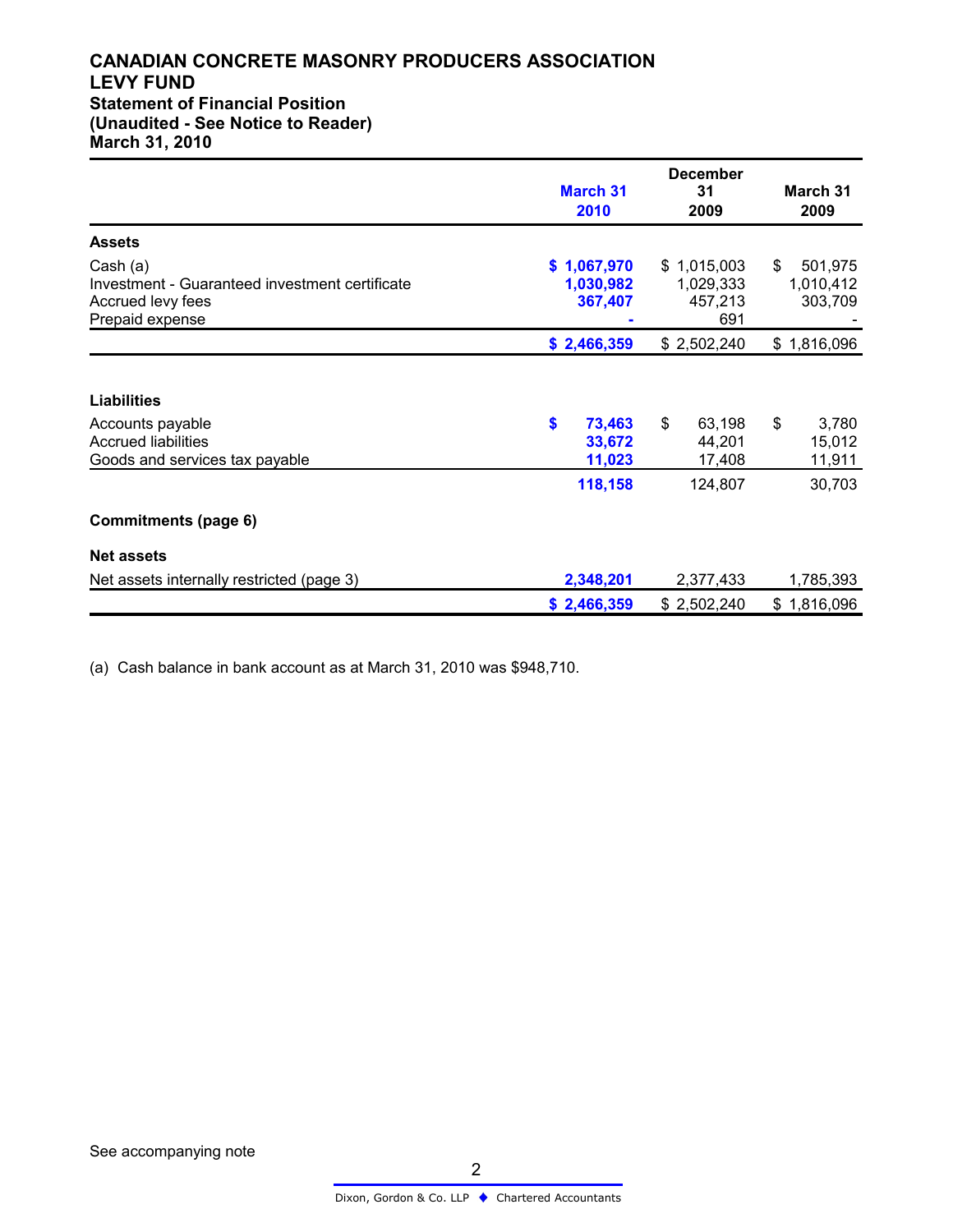#### **CANADIAN CONCRETE MASONRY PRODUCERS ASSOCIATION LEVY FUND Statement of Changes in Net Assets (Unaudited - See Notice to Reader) For the three months ended March 31, 2010**

|                                                |             | Year-to-date |
|------------------------------------------------|-------------|--------------|
|                                                | 2010        | 2009         |
| Net assets, beginning of period                | \$2,377,433 | \$1,848,752  |
| (Deficiency) of revenue over expenses (page 4) | (29, 232)   | (63, 359)    |
| Net assets, end of period                      | \$2,348,201 | \$1,785,393  |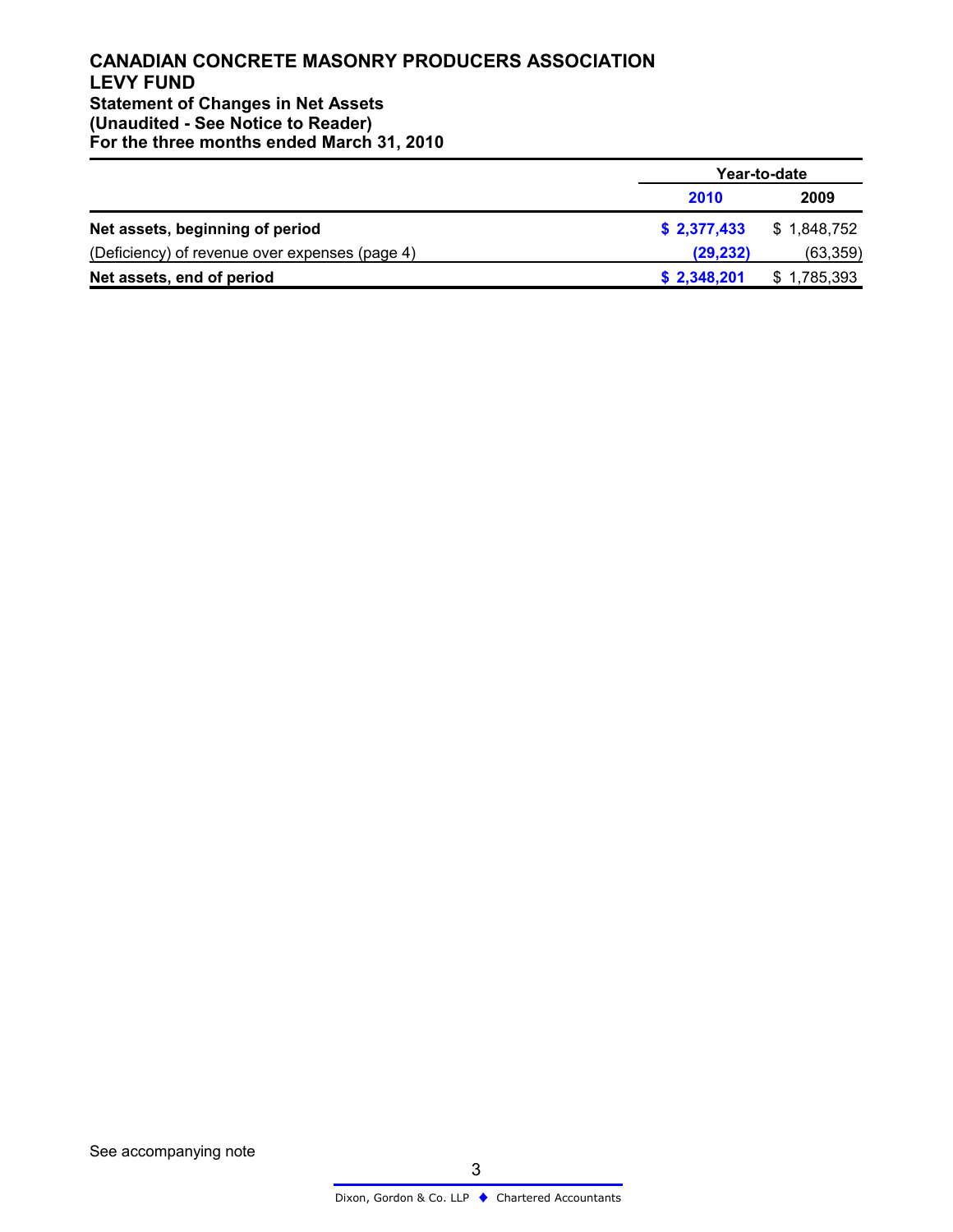#### **CANADIAN CONCRETE MASONRY PRODUCERS ASSOCIATION LEVY FUND Statement of Revenue and Expenses (Unaudited - See Notice to Reader) For the three months ended March 31, 2010**

|                                       | Year-to-date |           |        |           |  |  |
|---------------------------------------|--------------|-----------|--------|-----------|--|--|
|                                       |              | 2010      |        |           |  |  |
| <b>Revenue</b>                        |              | \$        |        |           |  |  |
| Levy fees<br>Interest                 |              | 367,407   | \$     | 303,709   |  |  |
|                                       |              | 1,892     |        | 7,154     |  |  |
|                                       |              | 369,299   |        | 310,863   |  |  |
| <b>Expenses</b> (page 5)              |              |           |        |           |  |  |
| <b>Technical programs</b>             |              | 302,300   |        | 280,876   |  |  |
| Advertising and promotion             |              | 91,105    |        | 79,112    |  |  |
| General and administrative            | 5,126        |           | 14,234 |           |  |  |
|                                       |              | 398,531   |        | 374,222   |  |  |
| (Deficiency) of revenue over expenses |              | (29, 232) | \$     | (63, 359) |  |  |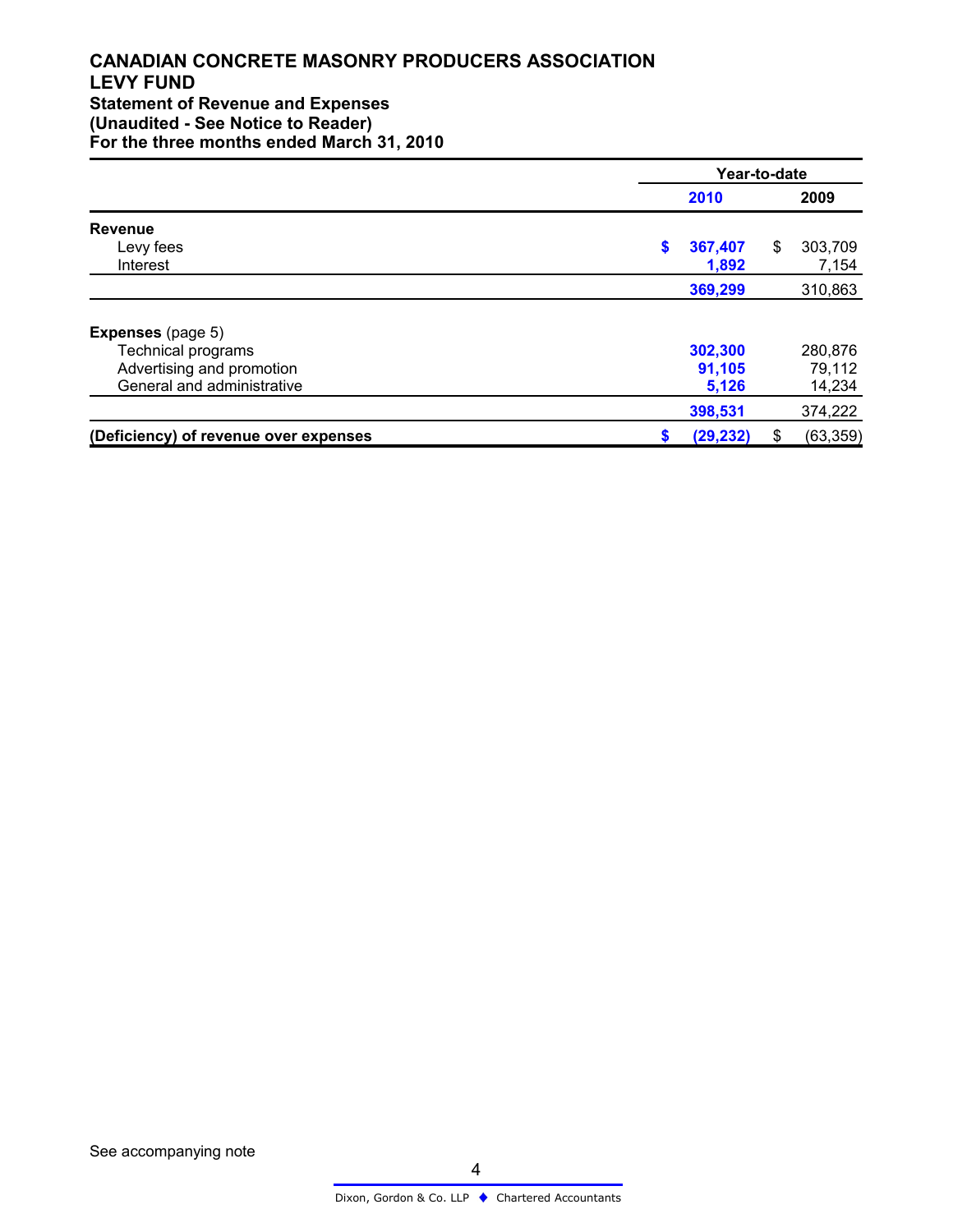#### **CANADIAN CONCRETE MASONRY PRODUCERS ASSOCIATION LEVY FUND Expenses (Unaudited - See Notice to Reader) For the three months ended March 31, 2010**

|                                                                        | Year-to-date |         |                |         |  |
|------------------------------------------------------------------------|--------------|---------|----------------|---------|--|
|                                                                        |              | 2010    |                | 2009    |  |
| <b>Technical programs</b>                                              |              |         |                |         |  |
| University sponsorships                                                | \$           | 100,000 | \$             | 100,000 |  |
| <b>Consulting fees</b>                                                 |              | 63,050  |                | 42,839  |  |
| Canadian Masonry Contractors Association (CMCA) conference sponsorship |              | 28,185  |                |         |  |
| National training fund contribution                                    |              | 25,000  |                | 62,500  |  |
| <b>Training Centre block delivery</b>                                  |              | 24,812  |                | 26,854  |  |
| Software design development                                            |              | 24,593  |                | 725     |  |
| Secondary engineering support and equipment                            |              |         |                | 20,281  |  |
| Canadian Standards Association (CSA) A165 Standard development         |              | 15,000  |                |         |  |
| National Research Council (NRC) research                               |              |         |                | 13,570  |  |
| Cement study                                                           |              | 10,000  |                |         |  |
| Consulting expenses                                                    |              | 5,677   |                | 3,380   |  |
| <b>Foundation Project</b>                                              |              | 4,551   |                | 1,143   |  |
| <b>Educational tools</b>                                               |              | 1,432   |                | 8,701   |  |
| <b>Materials for Training Centre</b>                                   |              |         |                | 883     |  |
|                                                                        | \$           | 302,300 | $\mathfrak{S}$ | 280,876 |  |
|                                                                        |              |         |                |         |  |
| <b>Advertising and promotion</b>                                       |              |         |                |         |  |
| MasonryWorx Association fees                                           | \$           | 50,000  | \$             | 50,000  |  |
| Masonry Alliance for Codes and Standards membership                    |              | 12,945  |                | 18,897  |  |
| <b>NCMA</b> fees                                                       |              | 12,321  |                | 10,215  |  |
| General advertising                                                    |              | 7,382   |                |         |  |
| North American Masonry Conference sponsorship                          |              | 5,220   |                |         |  |
| Website                                                                |              | 2,100   |                |         |  |
| Masonry Executives Council fees                                        |              | 1,137   |                |         |  |
|                                                                        | \$           | 91,105  | $\mathfrak{S}$ | 79,112  |  |
|                                                                        |              |         |                |         |  |
| <b>General and administrative</b>                                      |              |         |                |         |  |
| Travel and meetings                                                    | \$           |         | \$             | 9,710   |  |
| Accounting and legal                                                   |              | 4,953   |                | 4,425   |  |
| Postage and courier                                                    |              | 161     |                | 24      |  |
| Bank charges                                                           |              | 12      |                | 75      |  |
|                                                                        | \$           | 5,126   | \$             | 14,234  |  |

See accompanying note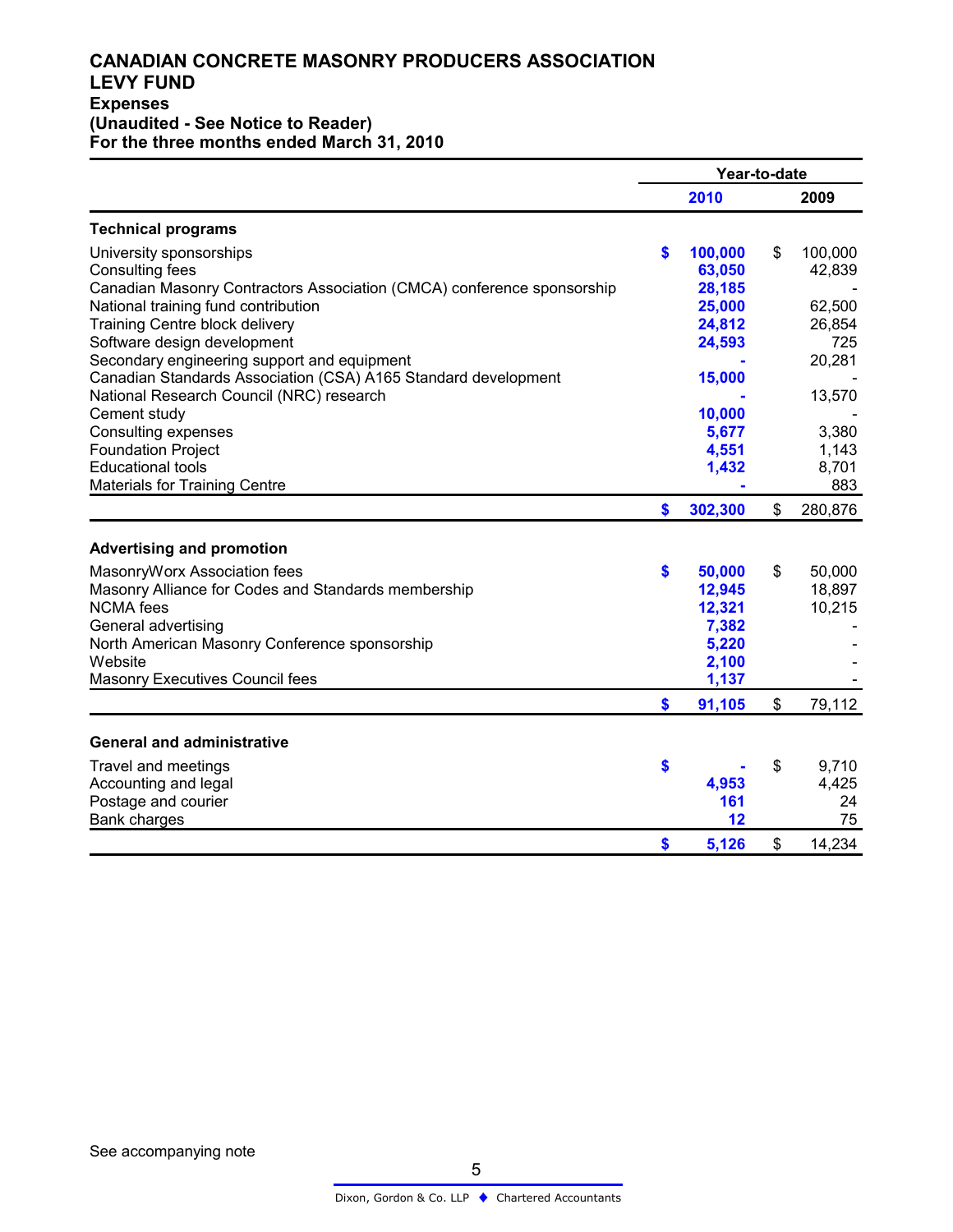#### **CANADIAN CONCRETE MASONRY PRODUCERS ASSOCIATION LEVY FUND Note to Financial Statements Commitments (Unaudited - See Notice to Reader) March 31, 2010**

|     |                                                                                                                                                                                                                                                                                                  | Forecast 2010        |    |                |  |          |                           |                      |                                                                    |
|-----|--------------------------------------------------------------------------------------------------------------------------------------------------------------------------------------------------------------------------------------------------------------------------------------------------|----------------------|----|----------------|--|----------|---------------------------|----------------------|--------------------------------------------------------------------|
|     |                                                                                                                                                                                                                                                                                                  | <b>Total</b><br>2009 |    | Q1 YTD<br>2010 |  | Q2 to Q4 |                           | <b>Total</b><br>2010 | 2011                                                               |
| (a) | Development of design software in partnership with the Ontario<br>Masonry Contractors Association.                                                                                                                                                                                               | \$<br>68,573         | \$ | 24,593 \$      |  | 75,407   | \$                        | 100,000 \$           |                                                                    |
| (b) | Prolevy fee of 10% payable to the NCMA calculated on the levy fees<br>that would be collected by the Association based on a 1.5 cent per unit<br>levy.                                                                                                                                           | 61,326<br>for year   |    | 12,321         |  | 52,679   |                           | 65,000               | 65,000<br>(i)                                                      |
| (c) | Consulting fees.                                                                                                                                                                                                                                                                                 | 167,310<br>for year  |    | 63,050         |  | 176,950  |                           | 240,000              |                                                                    |
| (d) | National Research Council (NRC) research.                                                                                                                                                                                                                                                        | 65,823               |    |                |  |          |                           |                      |                                                                    |
| (e) | Membership dues to MasonryWorx Association, a marketing group<br>sponsored in part by the Masonry Contractors of Metropolitan Toronto.                                                                                                                                                           | 50,000<br>for year   |    | 50,000         |  |          |                           | 50,000               |                                                                    |
| (f) | Ontario Masonry Training Centre (OMTC) for \$100,000 in 2010 and<br>each year thereafter in addition to \$675,000 funded over three years to<br>2009.                                                                                                                                            | 675,000              |    | 25,000         |  | 75,000   |                           | 100,000              | 100,000<br>+ each year<br>after                                    |
| (g) | Funding to Dr. Svetlana Brzev and Dr. Don Anderson for a Seismic<br>Design Guide.                                                                                                                                                                                                                | 30,717               |    |                |  | 10,000   |                           | 10,000               |                                                                    |
| (h) | Secondary engineering support and equipment.                                                                                                                                                                                                                                                     | 38,872<br>for year   |    |                |  |          |                           |                      |                                                                    |
| (i) | Masonry Apprenticeship Training Textbook.                                                                                                                                                                                                                                                        | 25,000               |    |                |  |          |                           |                      |                                                                    |
| (j) | Materials for Apprenticeship Training and Research for \$50,000 in 2010<br>and each year thereafter, with \$98,574 funded in 2008-09.                                                                                                                                                            | 98,574               |    | 24,812         |  | 25,188   |                           | 50,000               | 50,000<br>+ each year<br>after                                     |
| (k) | University Sponsorships for Dalhousie University, University of Alberta,<br>University of British Columbia, University of Calgary, University of<br>Manitoba, University of New Brunswick and University of Saskatchewan<br>at \$50,000 each per year for five years for a total of \$1,750,000. | 250,000              |    | 100,000        |  | 250,000  |                           | 350,000              | 350,000<br>+ each year<br>to $2013 +$<br>\$100,000 in<br>2014 (ii) |
|     | Subtotals continued on next page                                                                                                                                                                                                                                                                 | $$1,531,195$ \$      |    | 299,776 \$     |  | 665,224  | $\boldsymbol{\mathsf{s}}$ | 965,000              | \$<br>565,000                                                      |

$$
\boldsymbol{6}
$$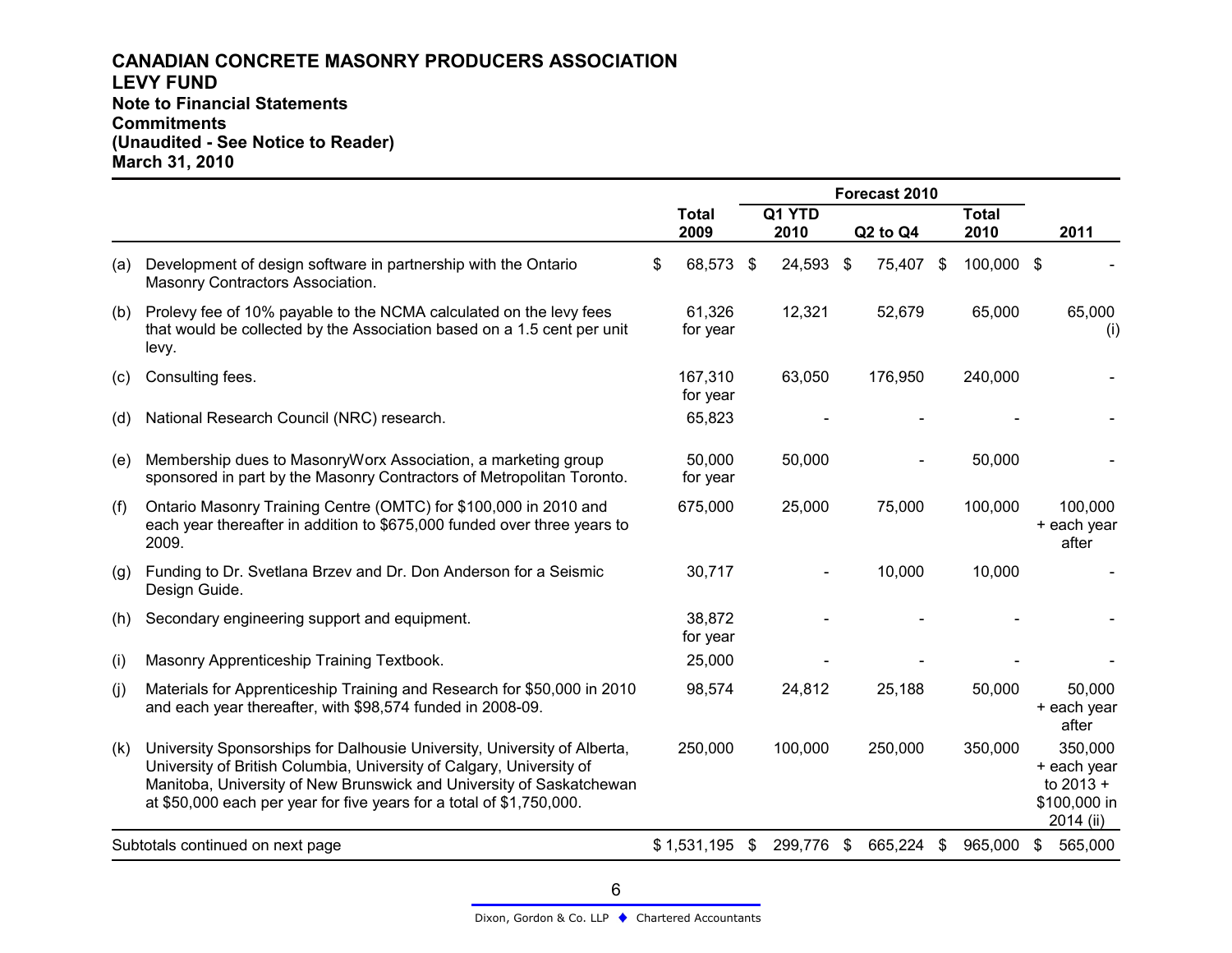#### **CANADIAN CONCRETE MASONRY PRODUCERS ASSOCIATION LEVY FUND Note to Financial Statements (continued) Commitments (Unaudited - See Notice to Reader) March 31, 2010**

|     |                                                                                                                        | Forecast 2010 |      |                |          |                                  |  |               |      |                                  |
|-----|------------------------------------------------------------------------------------------------------------------------|---------------|------|----------------|----------|----------------------------------|--|---------------|------|----------------------------------|
|     | <b>Commitments (continued)</b>                                                                                         | Total<br>2009 |      | Q1 YTD<br>2010 |          | Q <sub>2</sub> to Q <sub>4</sub> |  | Total<br>2010 |      | 2011                             |
|     | Subtotals carried forward                                                                                              | \$1,531,195   | - \$ | 299,776        | \$       | 665,224 \$                       |  | 965,000       | - \$ | 565,000                          |
| (1) | CMCA fund raiser for CSA standards.                                                                                    | 50,000        |      | 28,185         |          |                                  |  | 28,185        |      |                                  |
| (m) | Canadian Standards Association (CSA) standard at \$15,000 per year<br>for five years from 2009 to 2013.                | 15,000        |      | 15,000         |          |                                  |  | 15,000        |      | 15,000<br>+ each year<br>to 2013 |
| (n) | Block machine for McMaster University.                                                                                 | 197,735       |      |                |          |                                  |  |               |      |                                  |
| (0) | Foundation Project - McMaster University.                                                                              | 79,759        |      | 4,551          |          | 5,449                            |  | 10,000        |      |                                  |
| (p) | Educational tools.                                                                                                     | 60,121        |      | 1,432          |          | 33,568                           |  | 35,000        |      |                                  |
| (q) | Masonry Design Awards, payable to Ontario Masonry Contractors.                                                         | 11,000        |      |                |          | 50,000                           |  | 50,000        |      |                                  |
| (r) | Canadian Masonry Symposium Sponsorship.                                                                                | 50,000        |      |                |          |                                  |  |               |      |                                  |
| (s) | Cement study.                                                                                                          | 20,000        |      | 10,000         |          | 10,000                           |  | 20,000        |      |                                  |
| (t) | Creation of the new Royal Architectural Institute of Canada (RAIC)<br>Centre for Architecture at Athabasca University. |               |      |                |          | 50,000                           |  | 50,000        |      | 50,000<br>+ each year<br>to 2014 |
| (u) | Masonry Training Scholarships.                                                                                         |               |      |                |          | 10,000                           |  | 10,000        |      | 10,000<br>per year               |
|     | Commitment totals to 2011 before the effect of item (q)                                                                | \$2,014,810   | \$   | 358,944        | <b>S</b> | 824,241                          |  | \$1,183,185   | -SS  | 640,000                          |

(i) Payment amount based on unit block sales.

(ii) Final contract discussions are in progress in respect of the university sponsorships with the University of New Brunswick and the University of British Columbia.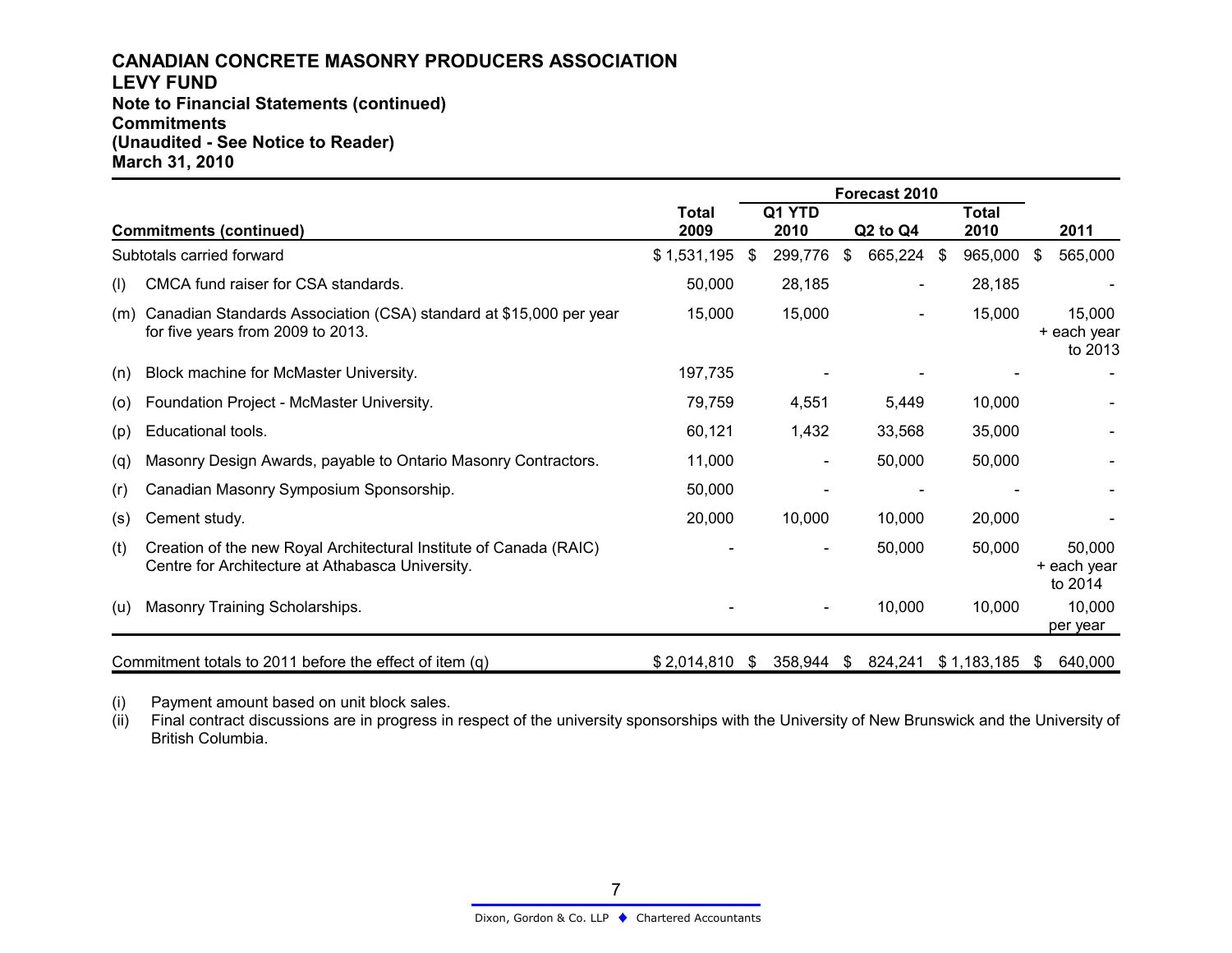#### **CANADIAN CONCRETE MASONRY PRODUCERS ASSOCIATION LEVY FUND Block Sales Report (Unaudited - See Notice to Reader) For the three months ended March 31, 2010**

|                                          |       | Q <sub>1</sub>                    |
|------------------------------------------|-------|-----------------------------------|
| <b>BLOCK SALES</b>                       |       |                                   |
| <b>Quarter totals</b>                    |       |                                   |
| Standard<br>Lightweight<br>Architectural |       | 5,598,588<br>2,113,615<br>501,599 |
| Total                                    |       | 8,213,802                         |
| <b>LEVY FEES</b>                         | (1)   |                                   |
| <b>Quarter totals</b>                    |       |                                   |
| Gross amount<br>Less: Administration     | $\$\$ | 408,476<br>(41,069)               |
| Net Levy fees                            | \$    | 367,407                           |

(1) Levy fees are based on a flat per block rate of  $5.0¢$  less  $0.5¢$  for administration. Final total levy amounts include certain levy balances at the pre-2008 net rate of 1.5¢ (2.0¢ less 0.5¢) reflecting charges to respective member customers at the former 2.0¢ per block rate.